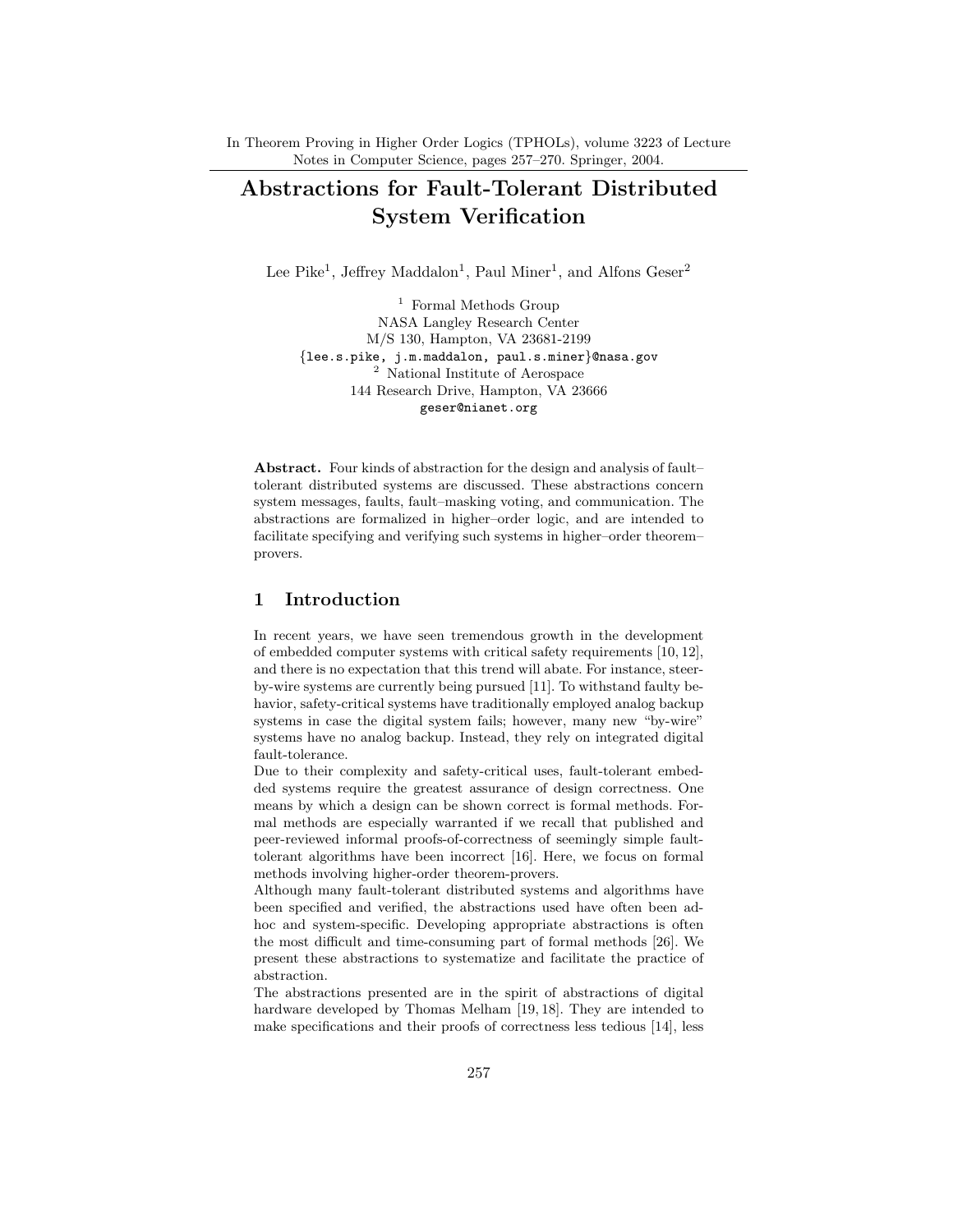error-prone, and more uniform. Although the abstractions we describe are quite general, we intend for them to be accessible to the working verification engineer.

These abstractions are the outcome of the on-going project, "Scalable Processor-Independent Design for Electromagnetic Resilience" (SPIDER), at NASA's Langley Research Center and at the National Institute of Aerospace [29]. SPIDER is the basis of an FAA study exploring the use of formal methods, especially theorem-proving, in avionics certification. One of the project goals is to specify and verify the Reliable Optical Bus (ROBUS), a state-of-the-art fault-tolerant communications bus [28, 21]. The abstractions have proved useful in this project, and in fact are the basis of a generalized fault-tolerant library of PVS theories mentioned in Sect. 8.

The structure of our paper is as follows. We discuss fault-tolerant distributed systems in Sect. 2. Section 3 gives an overview of the four abstractions presented in this paper. Sections 4 through 7 explain these abstractions. Each section presents an abstraction, and then the abstraction is formalized in higher-order logic. We provide some concluding remarks and point toward future work in the final section.

# 2 Fault–Tolerant Distributed Systems

Introductory material on the foundations of distributed systems and algorithms can be found in Lynch [17]. Some examples of systems that have fault-tolerant distributed implementations are databases, operating systems, communication busses, file systems, and server groups [3, 28, 2].

A distributed system is modeled as a graph with directed edges. Vertices are called processes. Directed edges are called communication channels (or simply *channels*). If channel c points from process p to process  $p'$ , then p can send messages over c to p', and p' can receive messages over c from p. In this context, p is the sending process (or sender) and  $p'$  is the receiving process (or receiver). Channels may point from a process to itself. In addition to sending and receiving messages, processes may perform local computation.

A fault-tolerant system is one that continues to provide the required functionality in the presense of faults. One way to implement a faulttolerant system is to use a distributed collection of processes such that a fault that affects one process will not adversely affect the whole system's functionality. This type of system is referred to as a fault-tolerant distributed system.

# 3 Four Kinds of Abstraction

We introduce four fundamental abstractions in the domain of faulttolerant distributed systems. Message Abstractions address the correctness of individual messages sent and received. Fault Abstractions address the kinds of faults possible as well as their effects in the system. Fault-Masking Abstractions address the kinds of local computations processes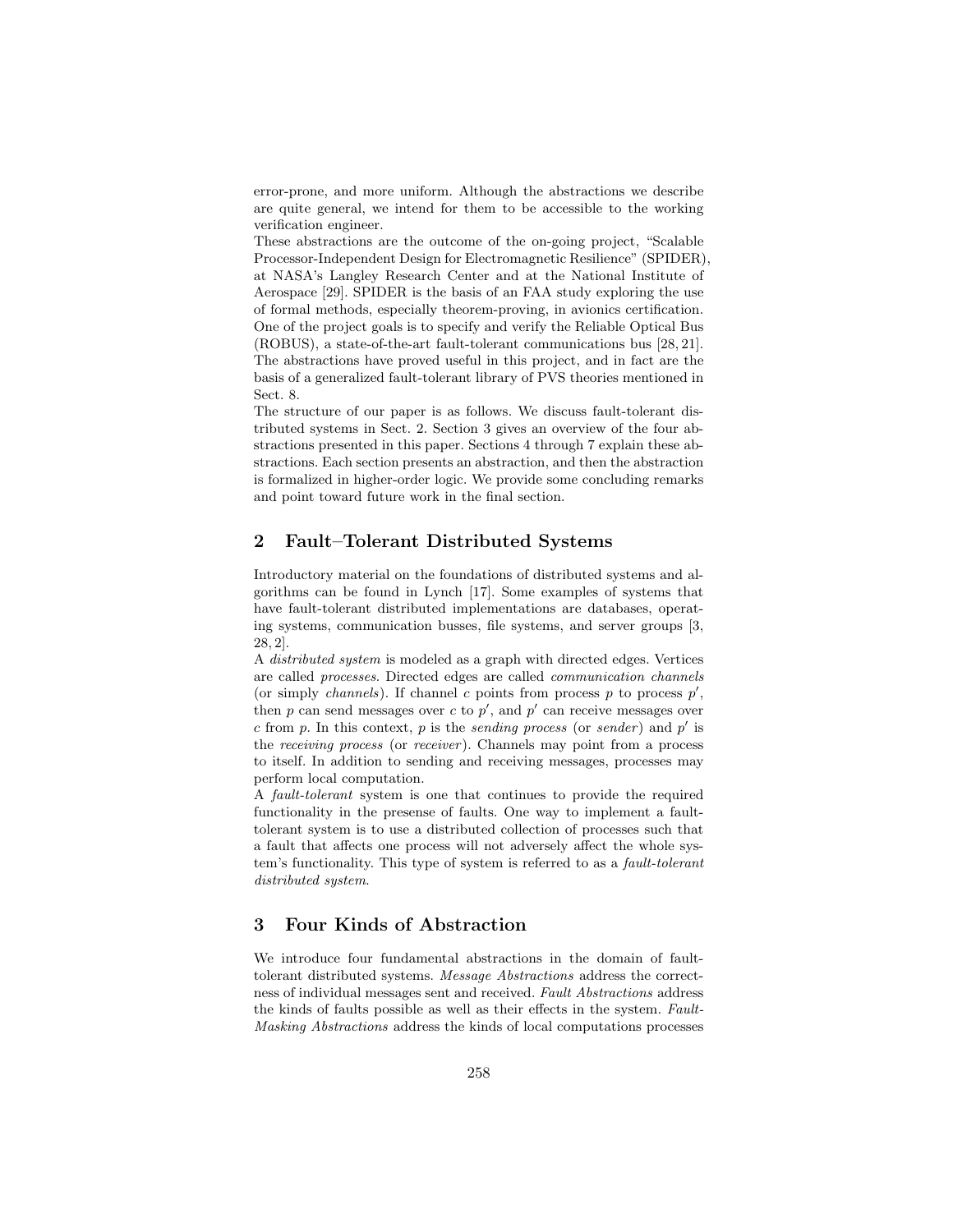make to mask faults. Finally, Communication Abstractions address the kinds of data communicated and the properties required for communication to succeed in the presence of faults.

Our formal expressions are stated in the language of higher-order functions: variables can range over functions, and functions can take other functions as arguments. Furthermore, we use uninterpreted functions (i.e., functions with no defining body) that act as constants when applied to their arguments. Curried functions and lambda abstraction are also used. For a brief overview of higher-order logic from a practitioner's perspective, see, for example, Melham [19] or the PVS language reference [9]. A small datatype, fully explained in Sect. 4, is also used.

The abstractions have been formalized in the Prototype Verification System (PVS), a popular interactive industrial-strength theorem proving system [22, 8]. They are available at NASA [24].

### 4 Abstracting Messages

#### 4.1 Abstraction

Messages communicated in a distributed system are abstracted according to their correctness. We distinguish between benign messages and accepted messages. The former are messages that a non-faulty receiving process recognizes as incorrect; the latter are messages that a non-faulty receiving process does not recognize as incorrect. Note that an accepted message may be incorrect: the receiving process just does not detect that the message is incorrect.

Benign messages abstract various sorts of misbehavior. A message that is sufficiently garbled during transmission may be caught by an errorchecking code [7] and deemed benign. Benign messages also abstract the absence of a message: a receiver expecting a message but detecting the absence of one takes this to be the 'reception' of a benign message. In synchronized systems with global communication schedules, they abstract messages sent and received at unscheduled times.

#### 4.2 Formalization

Let the set  $MSG$  be a set of messages of a given type.  $MSG$  is the base set of elements over which the datatype is defined. The set of all possible datatype elements is denoted by  $ABSTRACT\_MSG[MSG]$ .

The datatype has two constructors, accepted msg and benign msg. The former takes an element  $m \in MSG$  and creates the datatype element  $accepted\_msg[m]$ . The constructor also has an associated extractor  $value$ such that

#### $value(accepted\_msg[m]) = m$ .

The other constructor, *benign\_msg*, is a constant datatype element; it is a constructor with no arguments. All benign messages are abstracted as a single message; thus, the abstracted incorrect message cannot be recovered. Finally, we define two recognizers, accepted msg? and benign\_msg?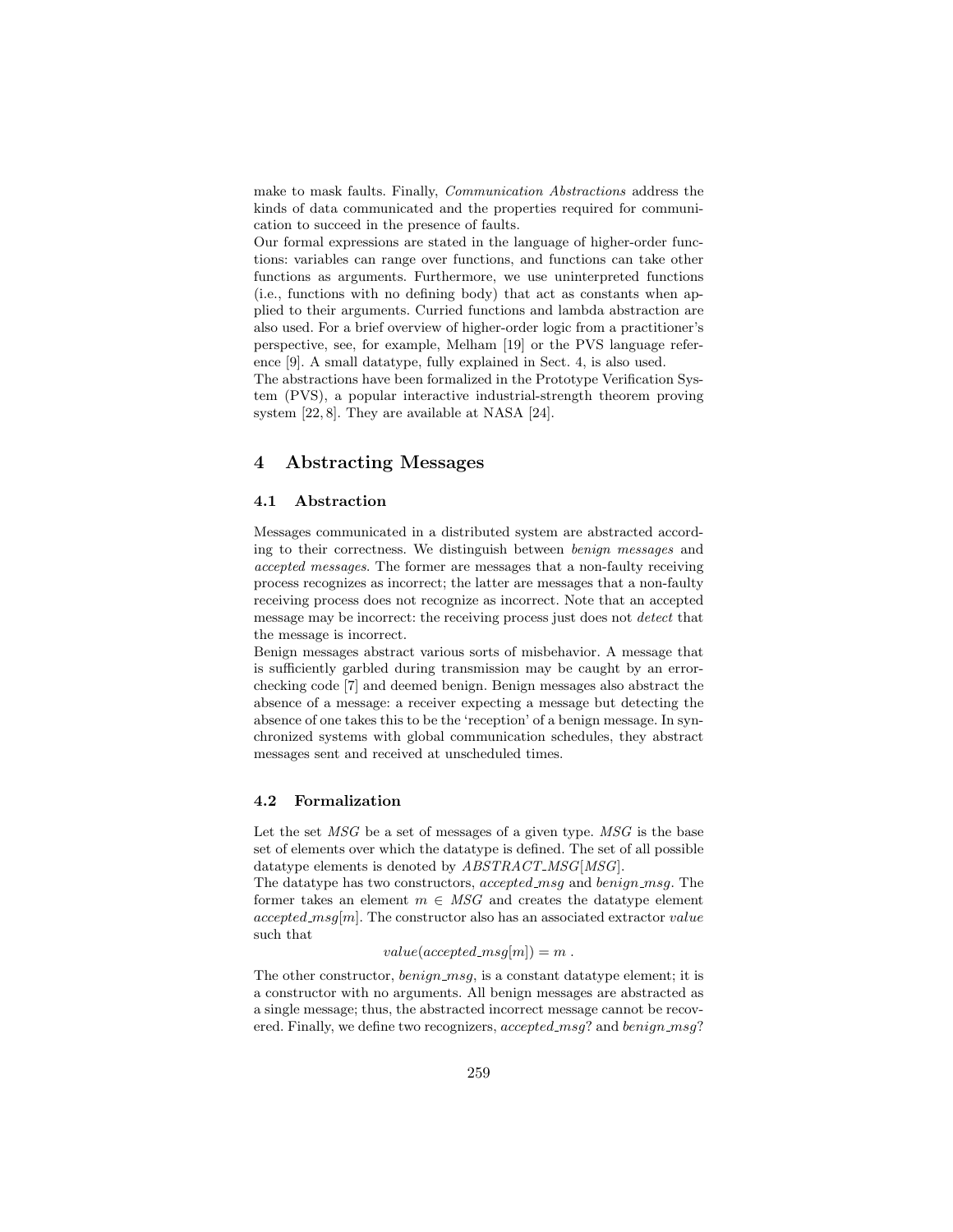with the following definitions. Let  $a \in ABSTRACT\_MSG[MSG]$ .

 $accepted\_msg?(a) \stackrel{\text{df}}{=} \exists m. m \in MSG \land a = accepted\_msg[m] ,$ 

and

 $benign\_msg?(a) \stackrel{\mathrm{df}}{=} a = benign\_msg$ .

We summarize this data type in Fig. 1. Let  $m \in MSG$ .

| Constructors       | Extractors | Recognizers     |
|--------------------|------------|-----------------|
| $accepted\_msg[m]$ | value      | $accepted_msg?$ |
| $benign_msq$       | none       | $benign_msg?$   |

| Fig. 1. Abstract Messages Datatype |  |  |
|------------------------------------|--|--|
|------------------------------------|--|--|

# 5 Abstracting Faults

There are two closely related abstractions with respect to faults. The first abstraction, error types, partitions the possible locations of faults. The second abstraction, fault types, partitions faults according to the manifestation of the errors caused by the faults.<sup>3</sup>

#### 5.1 Abstracting Error Types

Picking the right level of abstraction and the right components to which faults should be attributed is a modeling issue that has been handled in many different ways. We think this is a particularly good example of the extent to which modeling choices can affect specification and proof efficacy.

Both processes and channels can suffer faults [17], but reasoning about process and channel faults together is tedious. Fortunately, such reasoning is redundant – channel faults can be abstracted as process faults. A channel between a sending process and a receiving process can be abstracted as being an extension either of the sender or of the receiver. For instance, a lossy channel abstracted as an extension of the sender is modeled as a process failing to send messages.

Even if we abstract all faults to ones affecting processes and not channels, we are left with the task of abstracting how the functionality of a process – sending, receiving, or computing – is degraded. One possibility is to consider a process as an indivisible unit so that a fault affecting one of its functions is abstracted as affecting its other functions, too. Another possibility is to abstract all faults to ones affecting a process' ability to send and receive messages as in [27, 23]. Finally, models implicit in [5, 16]

<sup>&</sup>lt;sup>3</sup> An error is "that part of the system state which is liable to lead to subsequent failure," while a fault is "the adjudged or hypothesized cause of an error" [15].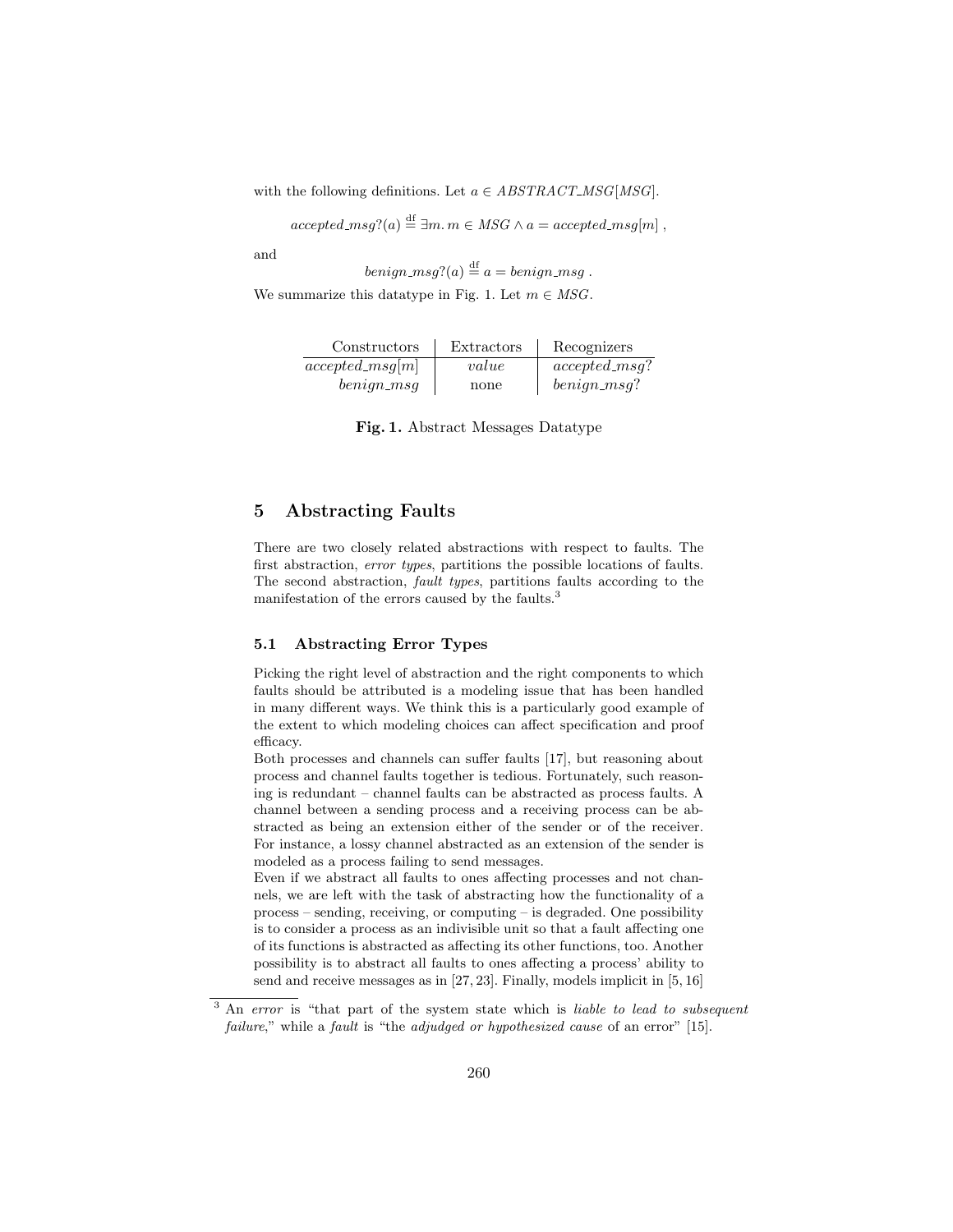abstract process faults as being ones affecting only a process' ability to send messages. So even if a fault affects a process' ability to receive messages or compute, the fault is abstractly propagated to a fault affecting the process' ability to send messages.

All three models above are conservative, i.e., the abstraction of a fault is at least as severe as the fault. This is certainly true of the first model in which the whole process is considered to be degraded by any fault, and it is true for the second model, too. Even though it is assumed that a process can always compute correctly, its computed values are inconsequential if it can neither receive nor send correct values. As for the third model, the same reasoning applies – even if a faulty process can receive messages and compute correctly, it cannot send its computations to other processes.

The model we choose is one in which all faults are abstracted to be ones degrading send functionality, and in which channels are abstracted as belonging to the sending process. There are two principal advantages to this model, both of which lead to simpler specifications and proofs. First, the model allows us to disregard faults when reasoning about the ability of processes to receive and compute messages. Second, whether a message is successfully communicated is determined solely by a process' send functionality; the faultiness of receivers need not be considered.

#### 5.2 Abstracting Fault Types

Faults result from innumerable occurrences including physical damage, electromagnetic interference, and "slightly-out-of-spec" communication [4]. We collect these fault occurrences into *fault types* according to their effects in the system.

We adopt the hybrid fault model of Thambidurai and Park [30]. A process is called benign, or manifest, if it sends only benign messages, as described in Sect. 4. A process is called symmetric if it sends every receiver the same message, but these messages may be incorrect. A process is called asymmetric, or Byzantine [13], if it sends different messages to different receivers. All non-faulty processes are also said to be good.

Other fault models exist that provide more or less detail than the hybrid fault model above. The least detailed fault model is to assume the worst case scenario, that all faults are asymmetric. The fault model developed by Azadmanesh and Kieckhafer [1] is an example of a more refined model. All such fault models are consistent with the other abstractions in this paper.

#### 5.3 Formalization

We begin by formalizing fault types. Let  $S$  and  $R$  be sets of processes sending and receiving messages, respectively, in a round of communication. Let asym, sym, ben, and good be constants representing the fault types asymmetric, symmetric, benign, and good, respectively.

As mentioned, we abstract all faults to ones that affect a process' ability to send messages. To model this formally, we construct a function modeling a process sending a message to a receiver. The range of the function is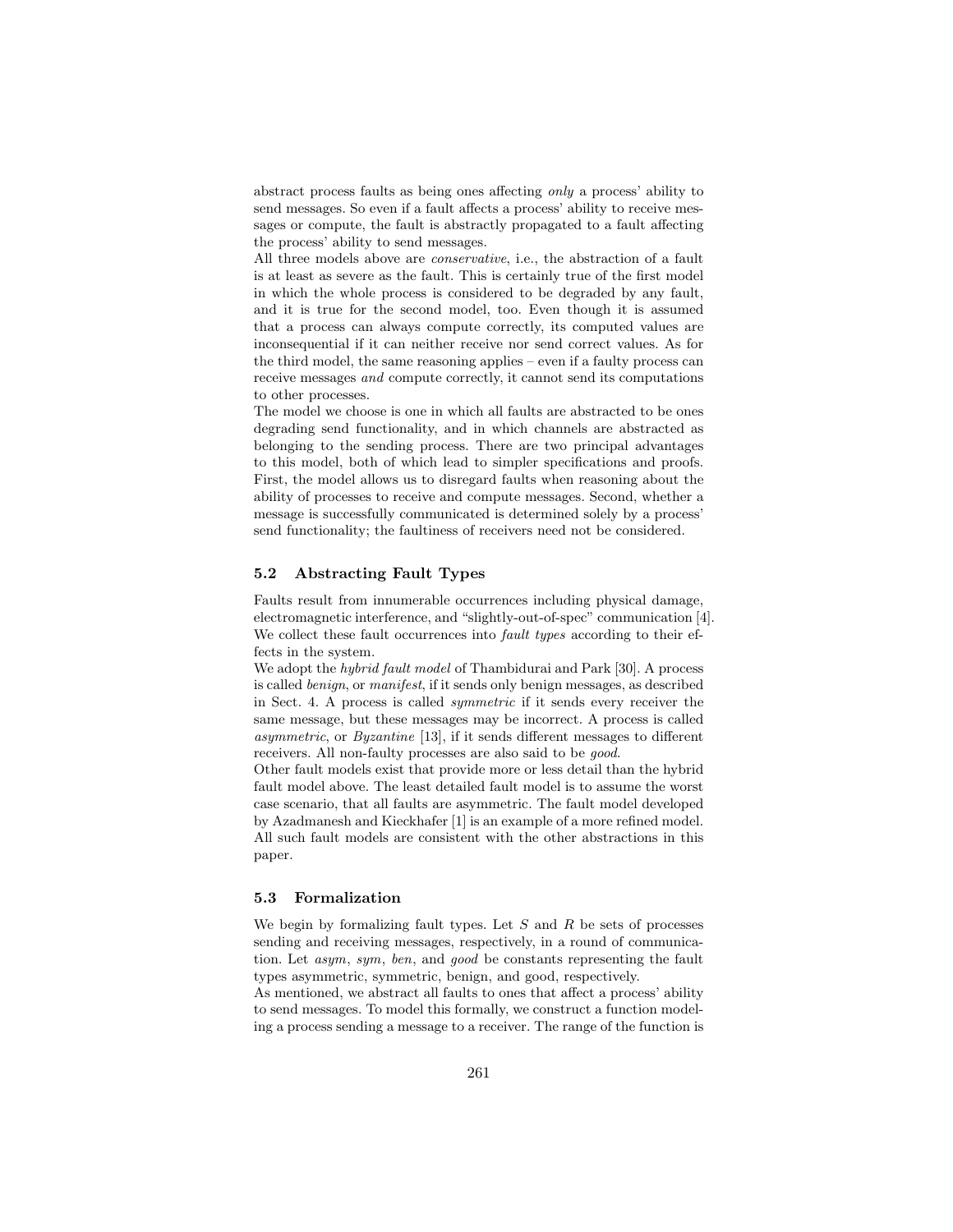the set of abstract messages, elements of the datatype defined in Sect. 4. As explained, MSG is a set of messages, and ABSTRACT\_MSG[MSG] is the set of datatype elements parameterized by  $MSG$ . Let  $s \in S$  and  $r \in R$  be a sending and receiving process, respectively. Let  $msg\_map$ be a function from senders to the message they intend to send, and let sender status be a function mapping senders to their fault partition. The function outputs the abstract message received by  $r$  from  $s$ .

| $send(msg\_map, sender\_status, s, r) \stackrel{\text{df}}{=}$ |                                 |
|----------------------------------------------------------------|---------------------------------|
| $accepted\_msg(msg\_map(s)]$                                   | $: \; sender\_status(s) = good$ |
| $benign_msq$                                                   | : $sender\_status(s) = ben$     |
| $sym_msg(msg_map(s),s)$                                        | : $sender\_status(s) = sym$     |
| $asym_msg(msg_map(s),s,r)$                                     | : $sender\_status(s) = asym$ .  |

If s is good, then  $r$  receives an accepted abstract message, defined in Sect. 4, from s. If s is benign, then  $r$  receives a benign message. In the last two cases – in which  $s$  suffers a symmetric or asymmetric fault – uninterpreted functions are returned. Applied to their arguments, sym\_msq and asym\_msg are uninterpreted constants of the abstract message datatype defined in Sect. 4. The function  $asym_msg$  models a process suffering an asymmetric fault by taking the receiver as an argument: for receivers r and r', asym\_msg(msg\_map(s), s, r) is not necessarily equal to  $asym\_msg(msg\_map(s), s, r')$ . On the other hand, the function sym\_msg does not take a receiver as an argument, so all receivers receive the same arbitrary abstract message from a particular sender.

# 6 Abstracting Fault-Masking

#### 6.1 Abstraction

Some of the information a process receives in a distributed system may be incorrect due to the existence of faults as described in Sect. 5. A process must have a means to mask incorrect information generated by faulty processes. Two of the most well-known are (variants of) a majority vote or a middle-value selection, as defined in the following paragraph. These functions are similar enough to abstract them as a single fault-masking function.

A majority vote returns the majority value of some multiset (i.e., a set in which repetition of values is allowed), and a default value if no majority exists. A middle-value selection takes the middle value of a linearlyordered multiset if the cardinality of the multiset is odd. If the cardinality is an even integer  $n$ , then the natural choices are to compute one of  $(1)$ the value at index  $\lfloor n/2 \rfloor$ , (2) the value at index  $\lfloor n/2 \rfloor$ , or (3) the average of the two values from (1) and (2). Of course, these options may yield different values; in fact, (3) may yield a value not present in the multiset. For example, for the multiset  $\{1, 1, 2, 2, 2, 2\}$ , the majority value is 2, and the middle-value selection is also 2 for any of the three ways to compute the middle-value selection. For any multiset that can be linearly-ordered, if a majority value exists, then the majority value is equal to the middlevalue selection (for any of the three ways to compute it mentioned above).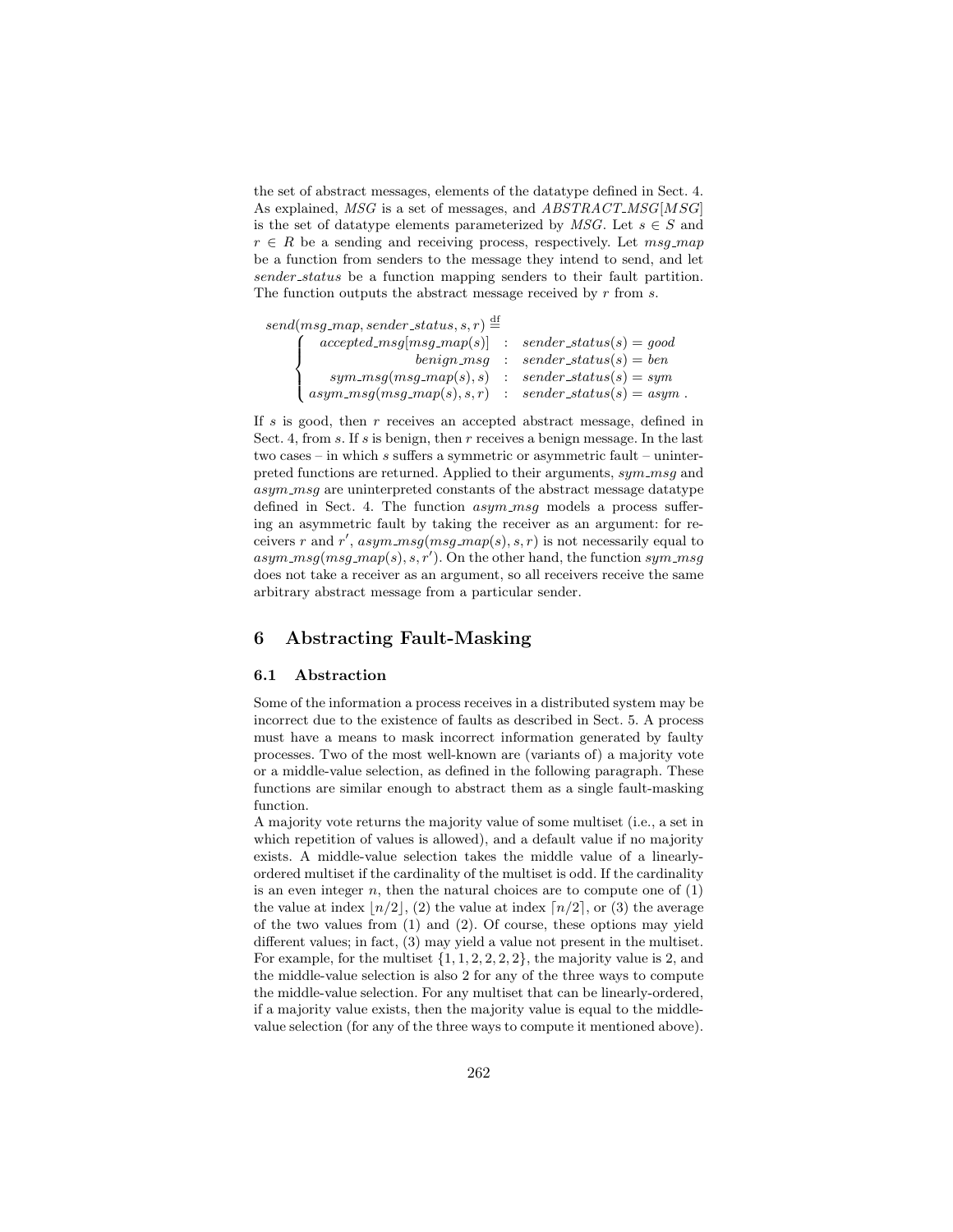The benefit of this abstraction is that we can define a single fault-masking function (we call it a *fault-masking vote*) that can be implemented as either a majority vote or a middle-value selection (provided the data over which the function is applied is linearly-ordered).

This allows us to model what are usually considered to be quite distinct fault-tolerant distributed algorithms uniformly. Concretely, this abstraction, coupled with the other abstractions described in this paper, allow certain clock synchronization algorithms (which usually depend on a middle-value selection) and algorithms in the spirit of an Oral Messages algorithm [13, 16] (which usually depend on a majority vote) to share the same underlying models [20].

#### 6.2 Formalization

The formalization we describe models a majority vote and a middlevalue selection over a multiset. A small lemma stating their equivalence follows. Definitions of standard and minor functions are omitted.

Based on the NASA Langley Research Center PVS Bags Library [6], a multiset is formalized as a function from values to the natural numbers that determines how many times a value appears in the multiset (values not present are mapped to  $0$ ). Thus, let V be a nonempty finite set of values<sup>4</sup>, and let  $ms: V \to \mathbb{N}$  be a multiset.

To define a majority vote, we define the cardinality of a multiset ms to be the summation of value-instances in it:

$$
|ms| \stackrel{\mathrm{df}}{=} \sum_{v \in V} ms(v) .
$$

The function  $maj\_set$  takes a multiset ms and returns the set of majority values in it.

$$
maj\_set(ms) \stackrel{\text{df}}{=} \{v \mid 2 \times ms(v) > |ms|\} .
$$

This set is empty if no majority value exists, or it is a singleton set. Thus, we define *majority* to be a function returning the special constant no majority if no majority value exists and the single majority value otherwise.

$$
majority(ms) \stackrel{\text{df}}{=} \begin{cases} no-majority & : maj_set(ms) = \emptyset \\ \epsilon(maj_set(ms)) & : otherwise. \end{cases}
$$

The function  $\epsilon$  is the choice operator that takes a set and returns an arbitrary value in the set if the set is nonempty. Otherwise, an arbitrary value of the same type as the elements in the set is returned [19]. Now we formalize a middle-value selection. Let  $V$  have the linear order  $\prec$  defined on it. The function  $mid\_val\_set$  takes a multiset and returns the set of values at index  $\lceil n/2 \rceil$  when the values are ordered from least to

 $4$  If V is finite, then multisets are finite. Fault-masking votes can only be taken over finite multisets.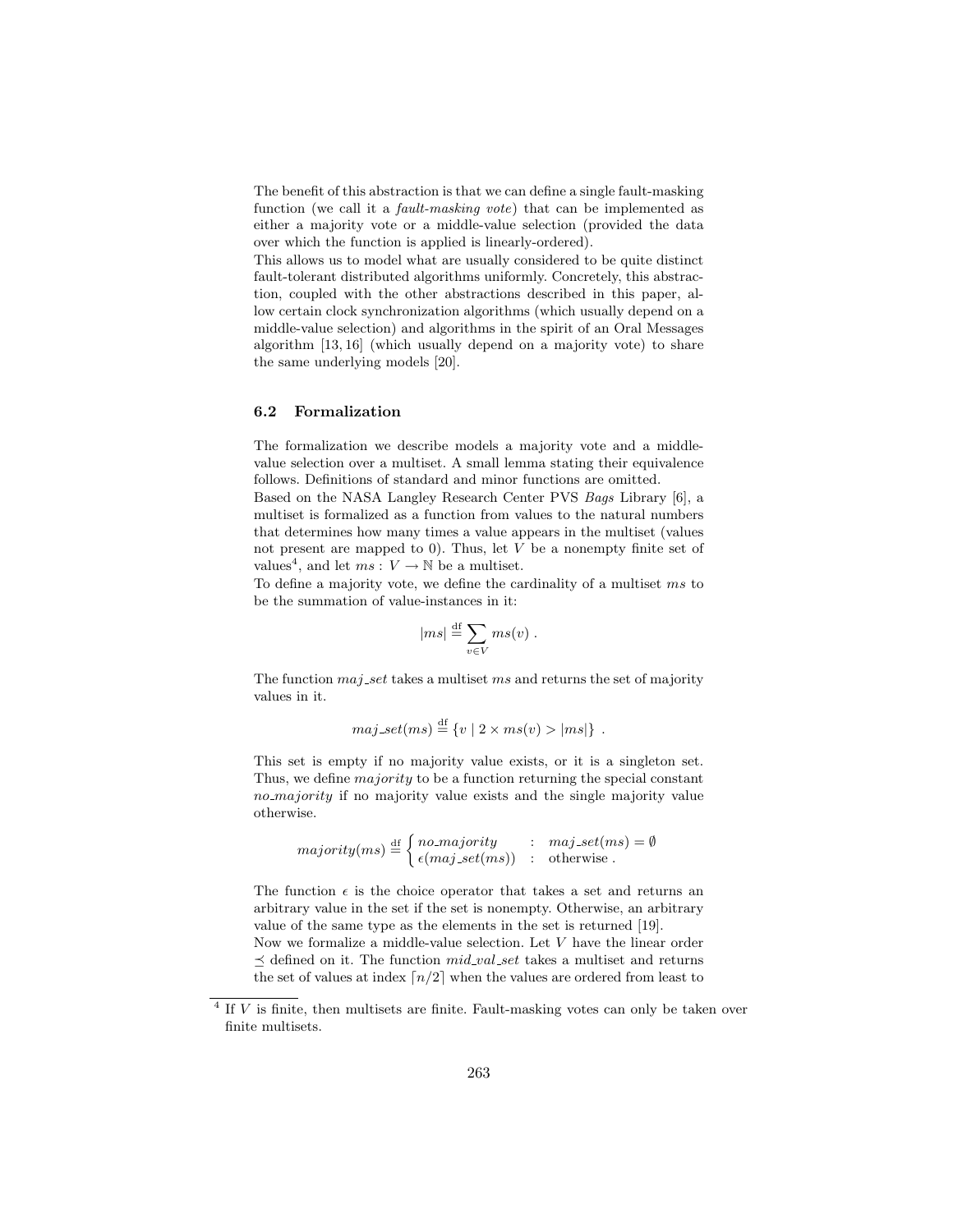greatest (we arbitrarily choose this implementation). The set is always a singleton set.

$$
mid\_val\_set(ms) \stackrel{\text{df}}{=} \left\{ v \mid \begin{array}{l} 2 \times |lower\_filter(ms, v)| > |ms| \land \\ 2 \times |upper\_filter(ms, v)| \ge |ms| \end{array} \right\}
$$

The function  $lower\_filter$  filters out all of the values of  $ms$  that are less than or equal to  $v$ , and upper-filter filters out the values greater than or equal to  $v$ . The function *lower\_filter* is defined as follows:

.

$$
lower-filter(ms, v) \stackrel{\text{df}}{=} \lambda i. \begin{cases} ms(i) & : i \preceq v \\ 0 & : \text{otherwise} \end{cases}.
$$

Similarly,

*upper-filter(ms, v)* 
$$
\stackrel{\text{df}}{=} \lambda i
$$
.  $\begin{cases} ms(i) & : v \preceq i \\ 0 & : \text{otherwise} \end{cases}$ .

The relation  $mid\_val\_set(ms)$  is guaranteed to be a singleton set, so using the function  $\epsilon$  mentioned above, we can define  $middle\_value$  to return the middle value of a multiset:

$$
middle\_value(ms) \stackrel{\text{df}}{=} \epsilon(mid\_val\_set(ms)) .
$$

The following theorem results.

Theorem 1 (Middle Value is Majority).  $majority(ms) \neq$ no majority implies middle value(ms) = majority(ms).

# 7 Abstracting Communication

We identify two abstractions with respect to communication. First, we abstract the kinds of data communicated. Second, we identify the fundamental conditions that must hold for communication to succeed.

#### 7.1 Abstracting Kinds of Communication

Some kinds of information can be modelled by real valued, uniformly continuous functions. Intuitively, a function is uniformly continuous if small changes in its argument produce small changes in its result; see e.g., Rosenlicht [25]. For example, the values of analog clocks and of thermometers vary with time, and the rate of change is bounded. In a distributed system, a process may *sample* such a function, i.e., determine an approximation of the function's value for a given input. We call such functions *inexact functions* and the communication of their values inexact communication. We call discrete functions, such as an array sorting algorithm, exact functions and communication involving them exact communication.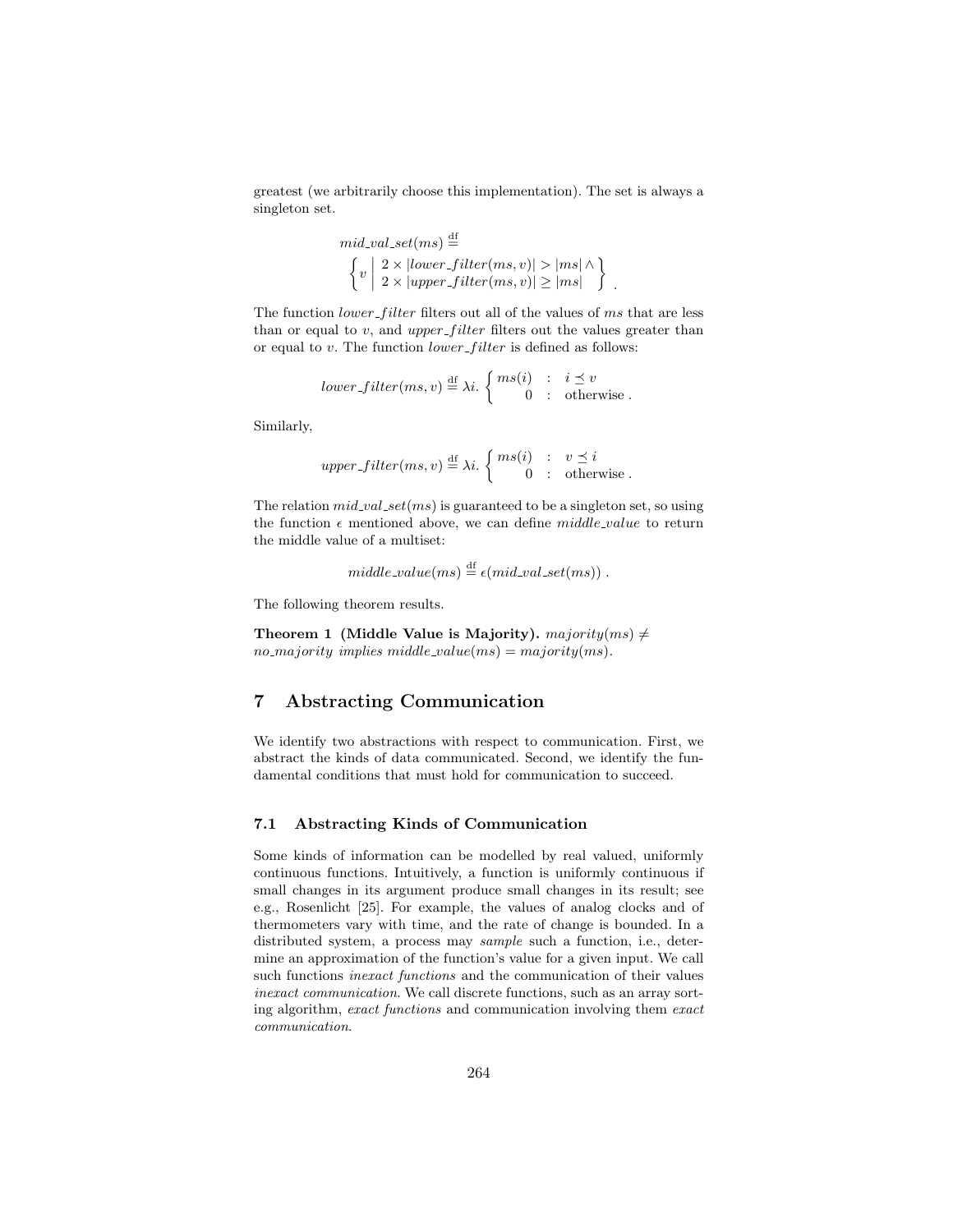#### 7.2 Abstracting Communication Conditions

Communication in a fault-tolerant distributed system is successful if validity and agreement hold. For exact communication, their general forms are:

**Exact Validity:** A good receiver's fault-masking vote is equal to the value of the function good processes compute.

Exact Agreement: All good processes have equal fault-masking votes. For inexact communication we have similar conditions:

- **Inexact Validity:** A good receiver's fault-masking vote is bounded above and below by the samples from good processes, up to a small error margin.
- Inexact Agreement: All good processes differ in their fault-masking votes by at most a small margin of error.

A validity property can thus be understood as an agreement between senders and receivers, whereas an agreement property is an agreement between the receivers. For lack of space, we limit our presentation to guaranteeing validity. Agreement is treated similarly, and complete PVS formalizations and proofs for both are located at NASA [24].

We distinguish between a *functional model* and a *relational model* of communication. In the former, communication is modeled computationally (e.g., using functions like send from Sect. 5). In the latter more abstract model, conditions on communication are stated such that if they hold, communication succeeds. This section presents a relational model of communication.

We specifically present conditions that guarantee validity holds after a single broadcast communication round in which each process in a set of senders sends messages to each process in a set of receivers (a degenerate case is when these are singleton sets modeling point-to-point communication between a single sender and receiver). A functional model of a specific communication protocol can be shown to satisfy these conditions through step-wise refinement.

First we describe how a single round of exact communication satisfies exact validity, provided that the three conditions Majority Good, Exact Function, and Function Agreement hold. The three conditions state, respectively, that the majority of the values over which a vote is taken come from good senders, that good senders compute functions exactly (i.e., there is no approximation in sampling an exact function), and that every good sender computes the same function.

For a single round of inexact communication, we have inexact validity if the two conditions Majority Good and Inexact Function hold. Majority Good is the same as above. The Inexact Function condition bounds the variance allowed between the sample of an inexact function computed by a good process for a given input and the actual value of the function for that input. That is, let  $\varepsilon_1$  and  $\varepsilon_u$  be small positive constants representing the lower and upper variation, respectively, allowed between an inexact function  $f$  and potential samples of it as depicted in Fig. 2. The sample computed by a good process is bounded by  $f - \varepsilon_1$  and  $f + \varepsilon_u$ . We do not present an analog to the Function Agreement condition in the inexact case since processes often compute and vote over slightly different functions. For example, each process might possess a distinct local sensor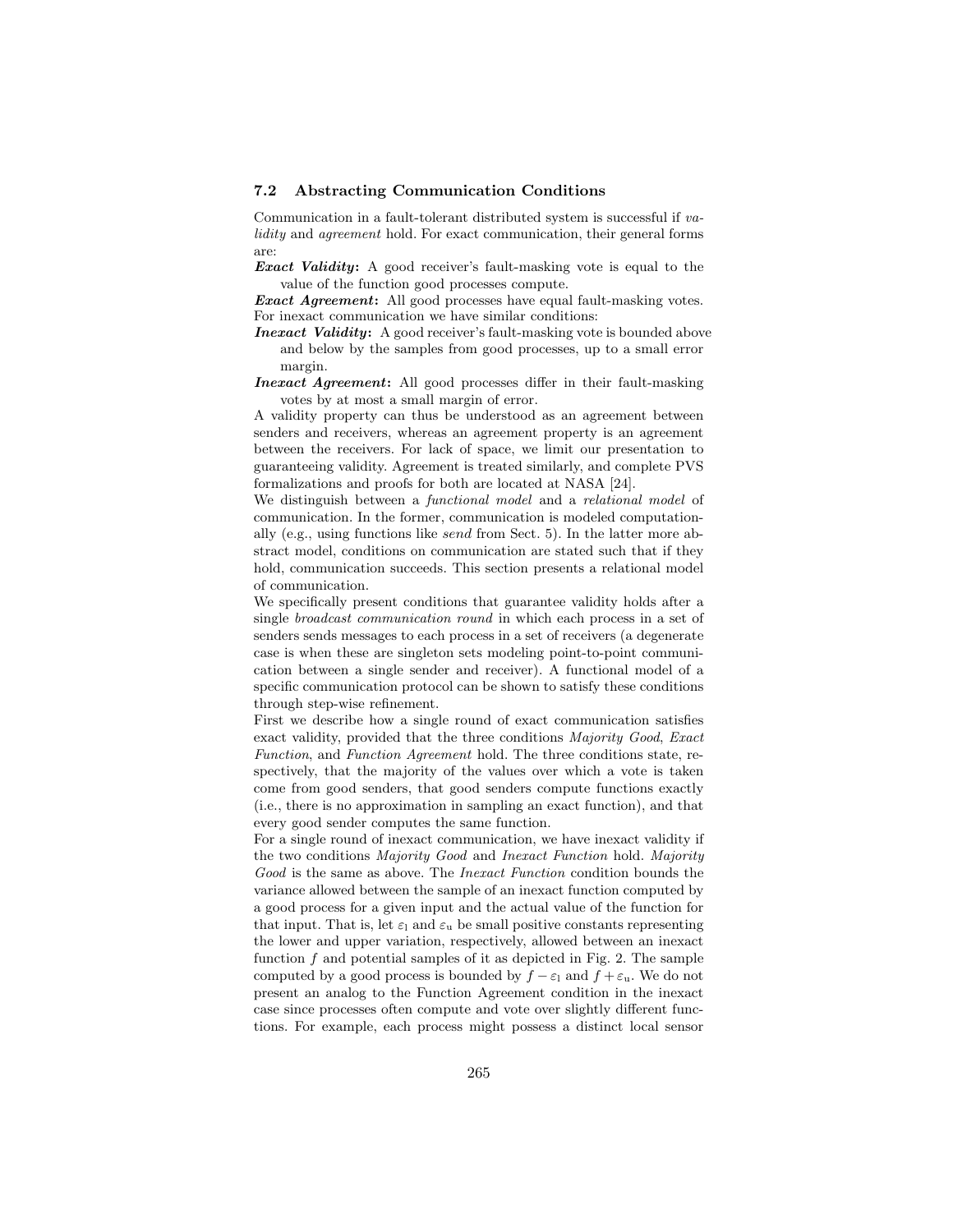

Fig. 2. The Inexact Function Condition for Inexact Communication

that it samples. It is assumed, however, that the functions are related, e.g., each sensor measures the same aspect of the environment. Clock synchronization [17] is an important case of inexact communication. Clocks distributed in the system need to be synchronized in order to avoid drifting too far apart. In this case, sampling a local clock yields an approximation of time.

#### 7.3 Formalization for Exact Communication

First we present the model of a round of exact communication. For a single round of communication, let  $S$  be the set of senders sending in that round. Let  $good\_senders \subseteq S$  be a subset of senders that are good. This set can change as processes become faulty and are repaired, so we treat it as a variable rather than a constant. For an arbitrary receiver,<sup>5</sup> let *eligible\_senders*  $\subseteq$  S be the set of senders trusted by the receiver (we assume that receivers trust all good senders). Then the condition Majority Good is defined

> $majority\_good(good\_senders, eligible\_senders) \stackrel{\mathrm{df}}{=}$  $2 \times |good\_senders| > |eligible\_senders| \wedge$  $good\_{senders} \subseteq eligible\_{senders}$ .

This stipulates that a majority of the senders in *eligible\_senders* are in good senders.

Next we describe the values sent and received. Let  $MSG$  be the range of the function computed – these are the messages communicated. The variable *ideal* :  $S \rightarrow MSG$  maps a sender to the exact value of a function to be computed by the sender, for a given input. This frees us from representing the particular function computed. Similarly,  $actual: S \rightarrow$ 

 $^5$  The receiver can be *any* receiver, good or faulty. The abstractions described in Sect.  $5$ allow us to ignore the fault status of receivers in formal analysis.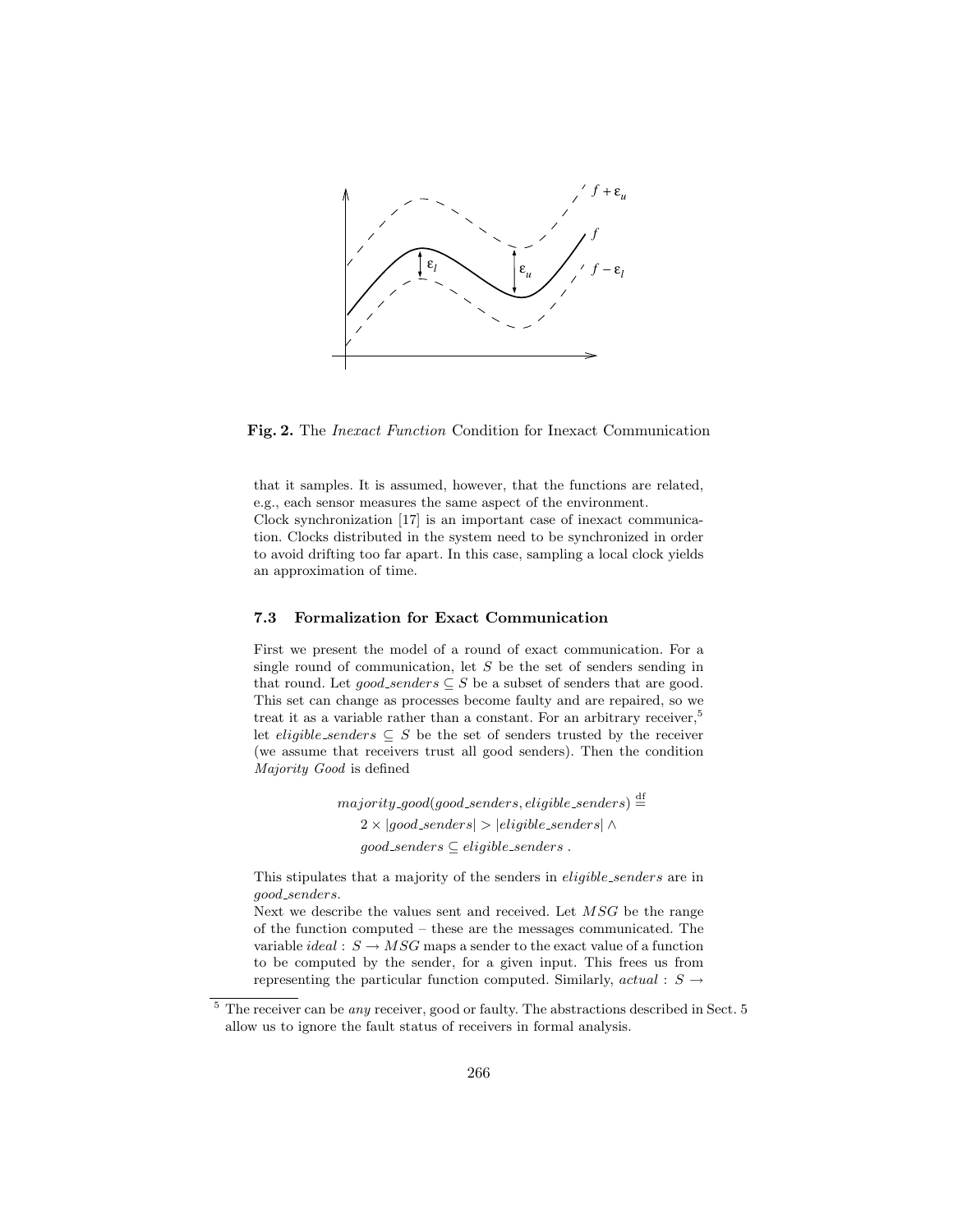MSG maps a sender to the value that sender actually computes for the same function and input. Good senders compute exact functions exactly:

> $exact\_function(good\_senders, ideal, actual) \stackrel{\mathrm{df}}{=}$  $\forall s. s \in good\_senders \implies ideal(s) = actual(s)$ .

Function Agreement states that the functions computed by any two good senders is the same (i.e., they send the same messages).

 $function\_agreement(good\_senders, ideal) \stackrel{\mathrm{df}}{=}$  $\forall s_1, s_2, s_1 \in \text{good-senders} \land s_2 \in \text{good-senders} \implies \text{ideal}(s_1) = \text{ideal}(s_2).$ 

Before stating the validity result, we must take care of a technical detail with respect to forming the multiset of messages over which a receiver takes a fault-masking vote. For an arbitrary receiver, let the function make bag take as arguments a nonempty set *eligible\_senders* and a function mapping senders to the message the receiver gets. It returns a multiset of received messages from senders in eligible senders.

> $\emph{make\_bag}(\emph{eligible\_senders},\emph{actual}) \stackrel{\mathrm{df}}{=}$  $\lambda v. \Big| \{s \mid s \in eligible\_senders \land actual(s) = v\} \Big|$ .

For exact messages, validity is the proposition that for any good sender, the exact value of the function it is to compute is the value computed by the receiver's fault-masking vote. This proposition is defined as follows:

 $\emph{exact\_validity}$ (eligible\_senders, good\_senders, ideal, actual)  $\stackrel{\text{df}}{=}$  $\forall s. s \in good\_{senters} \implies$  $ideal(s) = majority(make\_bag(eligible\_senders, actual))$ .

We use *majority* for the fault-masking vote, but middle-value selection is acceptable given Thm. 1. Using majority, the Exact Validity Theorem reads: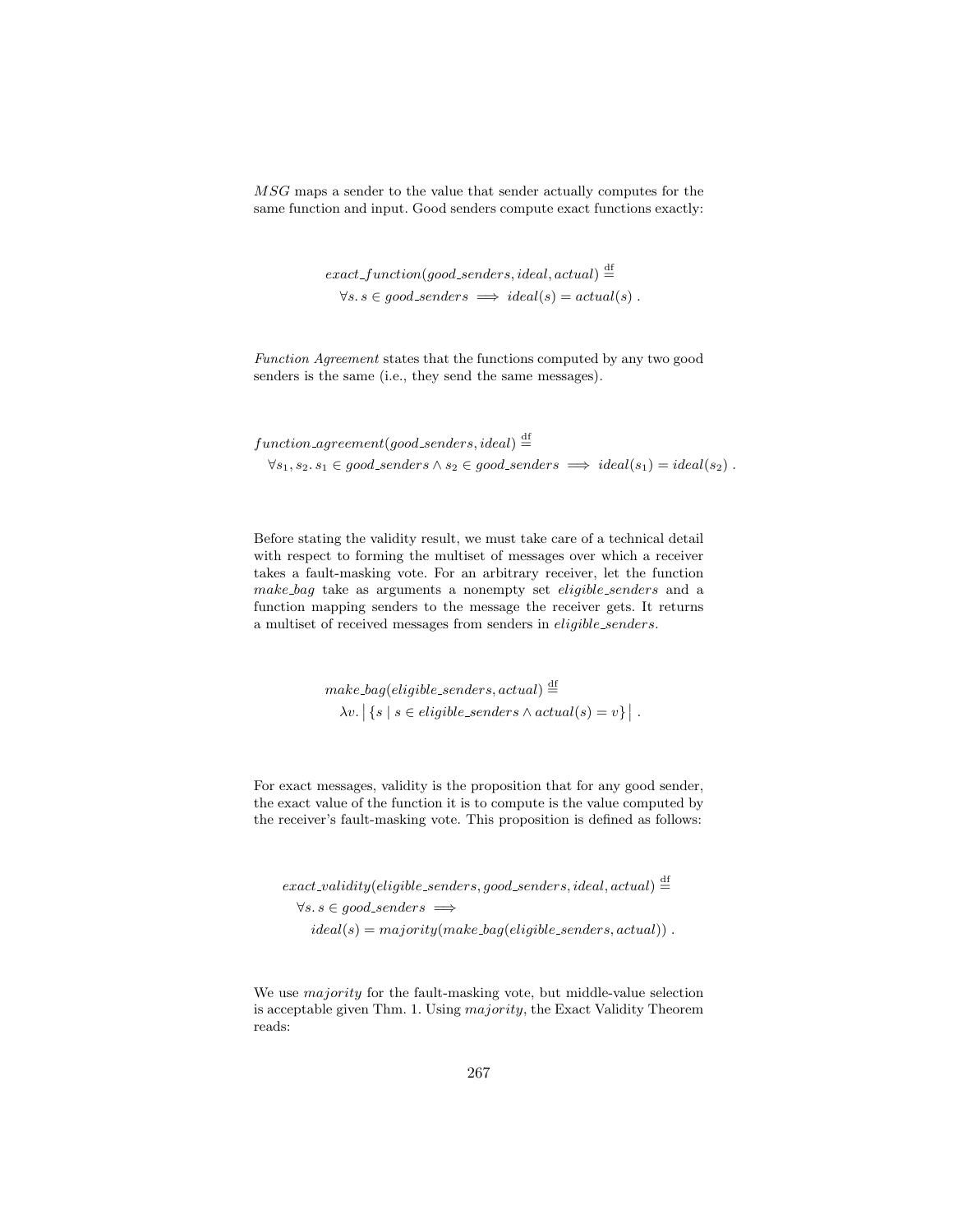#### Theorem 2 (Exact Validity).

majority good(good senders, eligible senders) and exact function(good senders, ideal, actual)) and function agreement(good senders, ideal) implies that  $exact\_validity(eligible\_senders, good\_senders, ideal, actual)$ .

#### 7.4 Formalization for Inexact Communication

Next we model a round of inexact communication. The Majority Good condition is formalized the same as for exact communication. To define Inexact Function, we now assume that the elements of MSG have at least the structure of an additive group linearly ordered by  $\preceq$ . Inexact Function is defined as the conjunction of two conditions, Lower Function Error and Upper Function Error. These two conditions specify, respectively, the maximal negative and positive error between the exact value of an inexact function and a good sender's approximation of the inexact function, for a given input.

> $lower_function\_error(good\_senders, ideal, actual) \stackrel{\mathrm{df}}{=}$  $\forall s. s \in good\_senders \implies ideal(s) - \varepsilon_1 \prec actual(s);$

> $upper\_function\_error(good\_senders, ideal, actual) \stackrel{\mathrm{df}}{=}$  $\forall s. s \in good\_senders \implies actual(s) \prec ideal(s) + \varepsilon_{\text{u}};$

 $inexact\_function(good\_senders, ideal, actual) \stackrel{\mathrm{df}}{=}$  $lower_function_error(qood_senders, ideal, actual) \wedge$ upper function error(good senders, ideal, actual) .

For inexact communication, validity is the proposition that for a fixed receiver, the value determined by a fault-masking vote is bounded both above and below by the messages received from good senders, modulo error values  $\varepsilon_1$  and  $\varepsilon_u$ . Note that each sender may be computing a different inexact function, so the vote window depends on both the functions computed as well as the errors in approximating them. This is illustrated in Fig. 3, where  $s_1$  and  $s_2$  are good senders.

 $inexact\_validity(eligible\_senders, good\_senders, ideal, actual) \stackrel{\mathrm{df}}{=}$ 

 $\exists s_1. s_1 \in good\_senders \land$ 

 $ideal(s_1) - \varepsilon_1 \preceq middle_value(make_baq(eligible_senders, actual)) \wedge$  $\exists s_2. s_2 \in good\_senders \land$ 

 $middle_value(make_bag(eligible_senders, actual)) \preceq ideal(s_2) + \varepsilon_u$ .

The Inexact Validity Theorem then reads:

Theorem 3 (Inexact Validity). majority good(good senders, eligible senders) and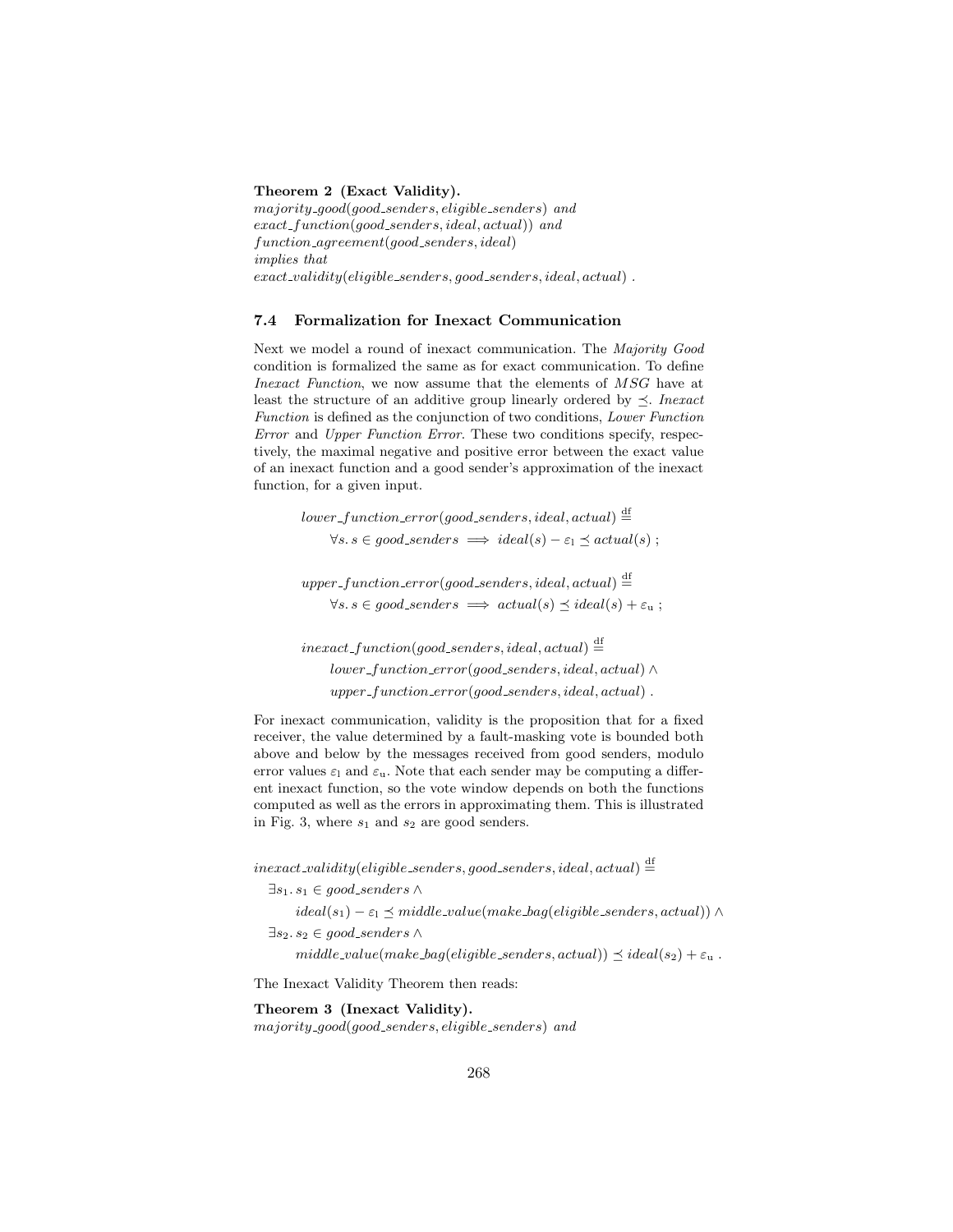

Fig. 3. Inexact Validity

inexact function(good senders, ideal, actual) implies that  $inexact\_validity(eligible\_senders, good\_senders, ideal, actual)$ .

### 8 Conclusion

This paper presents, in the language of higher-order logic, four kinds of abstractions for fault-tolerant distributed systems. These abstractions pertain to messages, faults, fault-masking, and communication. We believe that they abstract a wide-variety of fault-tolerant distributed systems.

Other useful abstractions have been developed, too. For example, Rushby demonstrates how to derive a time-triggered system from the specification of the system as a (synchronous) functional program [27]. This work has been used in the specification and verification of the Time-Triggered Architecture [23]. With respect to these works, the abstractions we give systematize specification and verification at the level of the functional programs.

Our abstractions have proved their merit in an industrial-scale formal specification and verification project. We are sure that similar projects will profit. We are developing a distributed fault-tolerance library as part of the SPIDER project. It is designed to be a generic library of PVS theories that may be used in the specification and verification of a wide variety of fault-tolerant distributed systems. The abstractions described in this paper form the backbone of the library.

# Acknowledgments

We would like to thank Victor Carreño and Kristen Rozier as well as our anonymous referees for helpful comments.

# References

1. Mohammad H. Azadmanesh and Roger M. Kieckhafer. Exploiting omissive faults in synchronous approximate agreement. IEEE Transactions on Computers, 49(10):1031–1042, 2000.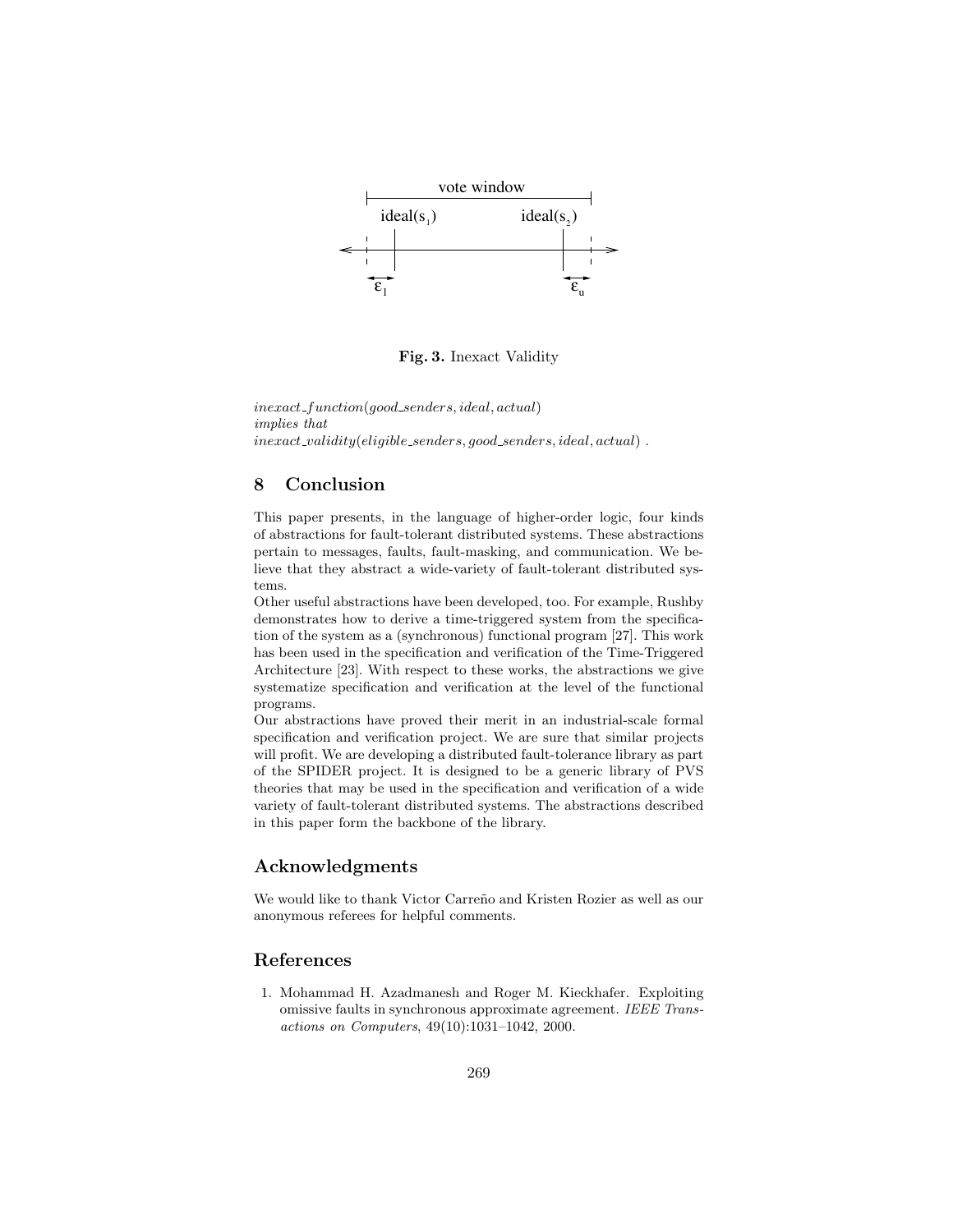- 2. Miguel Castro and Barbara Liskov. Practical Byzantine fault tolerance. In ACM Proceedings: Operating Systems Design and Implementation (OSDI), pages 173–186, February 1999.
- 3. Flaviu Cristian. Understanding fault-tolerant distributed systems. Communications of the ACM, 34(2), February 1991.
- 4. Kevin Driscoll, Brendan Hall, Håkan Sivencrona, and Phil Zumsteg. Byzantine fault tolerance, from theory to reality. In G. Goos, J. Hartmanis, and J. van Leeuwen, editors, Computer Safety, Reliability, and Security, Lecture Notes in Computer Science, pages 235–248. The 22nd International Conference on Computer Safety, Reliability and Security SAFECOMP, Springer-Verlag Heidelberg, September 2003.
- 5. Alfons Geser and Paul Miner. A formal correctness proof of the SPIDER diagnosis protocol. Technical Report 2002-211736, NASA Langley Research Center, Hampton, Virginia, August 2002. Technical Report contains the Track B proceedings from Theorem Proving in Higher Order Logics (TPHOLSs).
- 6. NASA LaRC Formal Methods Group. NASA Langley PVS libraries. Available at http://shemesh.larc.nasa.gov/fm/ftp/ larc/PVS-library/pvslib.html.
- 7. Gerard J. Holzmann. Design and Validation of Computer Protocols. Prentice Hall, 1991.
- 8. SRI International. PVS homepage. Available at http://pvs.csl. sri.com/.
- 9. SRI International. PVS language reference, version 2.4. Available at http://pvs.csl.sri.com/manuals.html, December 2001.
- 10. Steven D. Johnson. Formal methods in embedded design. Computer, pages 104–106, Novemeber 2003.
- 11. Philip Koopman, editor. Critical Embedded Automotive Networks, volume 22-4 of IEEE Micro. IEEE Computer Society, July/August 2002.
- 12. Hermann Kopetz. Real-Time Systems. Kluwer Academic Publishers, 1997.
- 13. Lamport, Shostak, and Pease. The Byzantine generals problem. ACM Transactions on Programming Languages and Systems, 4:382– 401, July 1982.
- 14. Leslie Lamport. Composition: A way to make proofs harder. Lecture Notes in Computer Science, 1536:402–423, 1998.
- 15. Jean-Claude Laprie. Dependability—its attributes, impairments and means. In B. Randell, J.-C. Laprie, H. Kopetz, and B. Littlewood, editors, Predictability Dependable Computing Systems, ESPRIT Basic Research Series, pages 3–24. Springer, 1995.
- 16. Patrick Lincoln and John Rushby. The formal verification of an algorithm for interactive consistency under a hybrid fault model. In Costas Courcoubetis, editor, Computer-Aided Verification, CAV '93, volume 697 of Lecture Notes in Computer Science, pages 292–304, Elounda, Greece, June/July 1993. Springer-Verlag.
- 17. Nancy A. Lynch. Distributed Algorithms. Morgan Kaufmann, 1996.
- 18. Thomas F. Melham. Abstraction mechanisms for hardware verification. In G. Birtwistle and P.A. Subrahmanyam, editors, VLSI Spec-